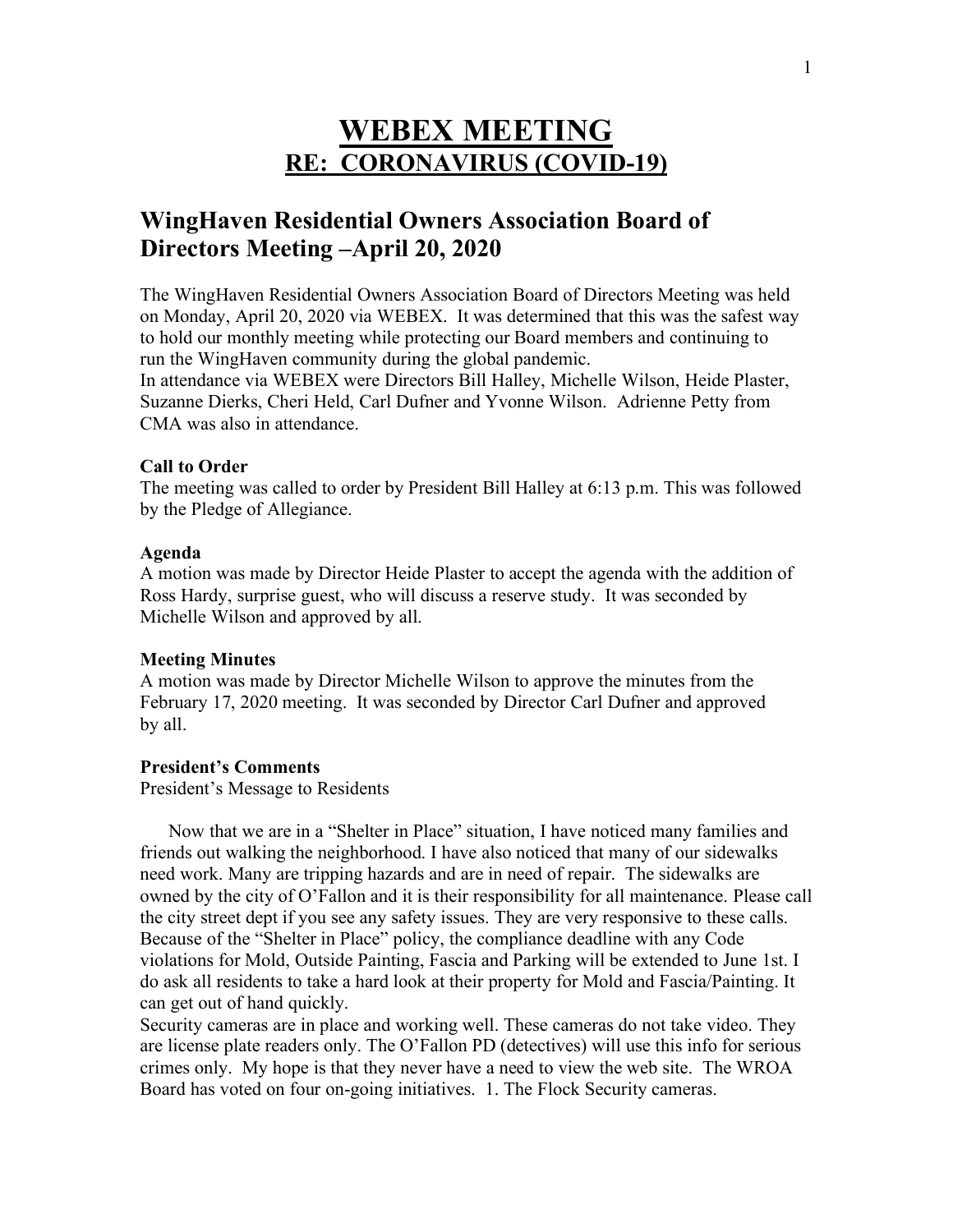(completed). 2. Receptacles for the dog walkers to use on WingHaven, Phoenix PWY, Falcon Hill and Timber Meadows Pkwy. 3. We are entertaining Bids to up-date the volleyball court for Pickle ball, Volleyball and Badminton. 4. Installing an LED Message Board at Phoenix Pkwy and WingHaven.

Be safe and stay healthy.

Bill Halley – President - WingHaven Residential Owners Association (WROA)

## **Mystery Guest**

Ross Hardy is with an engineering company located in Ellisville MO. He explained they would do a physical inspection of the community, put together a plan/recommendation of what needs to be done over a 20 year window to maintain the community and keep it in prime condition. The cost would be \$4500. The board members thanked Ross, said we would discuss the proposal and get back to him. This will be taken up in the Executive Session to be held after our regular meeting.

## **Attendees Questions (received thru the portal)**

Resident 1 …Question 1..Since WingHaven was founded, it seems like Runyon Landscaping has always done the landscaping throughout the community….how come only that company? ANSWER: they started doing landscaping early on in the community, they know the area and what WROA is responsible for and what the Master Assn. is responsible for.

Question 2…. When does the Board choose a company for landscaping? ANSWER: The Board reviews contracts when it is time for a bid and we recently signed a four year contract with Runyon which goes from 2020 to 2024. They did not increase the price from their bid of four years ago to complete the same work.

Question 3...When does the Board review the contracts. ANSWER: When the contract comes up for bids.

Question 4…When is landscaping replaced or removed? ANSWER: It depends... landscaping around monuments is reviewed throughout the season. If there is something that needs removed or replace, it is done with regard to the weather. It is only done when we are sure it will grow/stay alive.

Question 5… When are bare areas seeded and fixed? ANSWER: Planting and seeding is done in the fall. Residents notify CMA, they in turn notify Runyon and they take care of it when they are sure it will grow/stay alive (usually fall).

Question 6… Can WROA take care of all the litering that is evident throughout WingHaven? NO. the resident needs to contact the City of O'Fallon. He can request help from the city to get receptacles placed, etc. but WROA cannot enforce..no litering. WROA is putting dog waste receptacles at Phoenix Parkway, Timber Meadows, Falcon Hill and the Splash Pad on Boardwalk Springs Place.

To find out more of what is being done throughout WingHaven, GO ON THE PORTAL. There is an update.

Resident 2… this resident asked seven questions regarding the six cameras placed at various entrances throughout WingHaven. **ANSWER**: the answers to the majority of these questions can be found on the **PORTAL**. Log on to the portal with your username and password. Then go to 'Resident: Property Summary. Then go to 'Documents' and